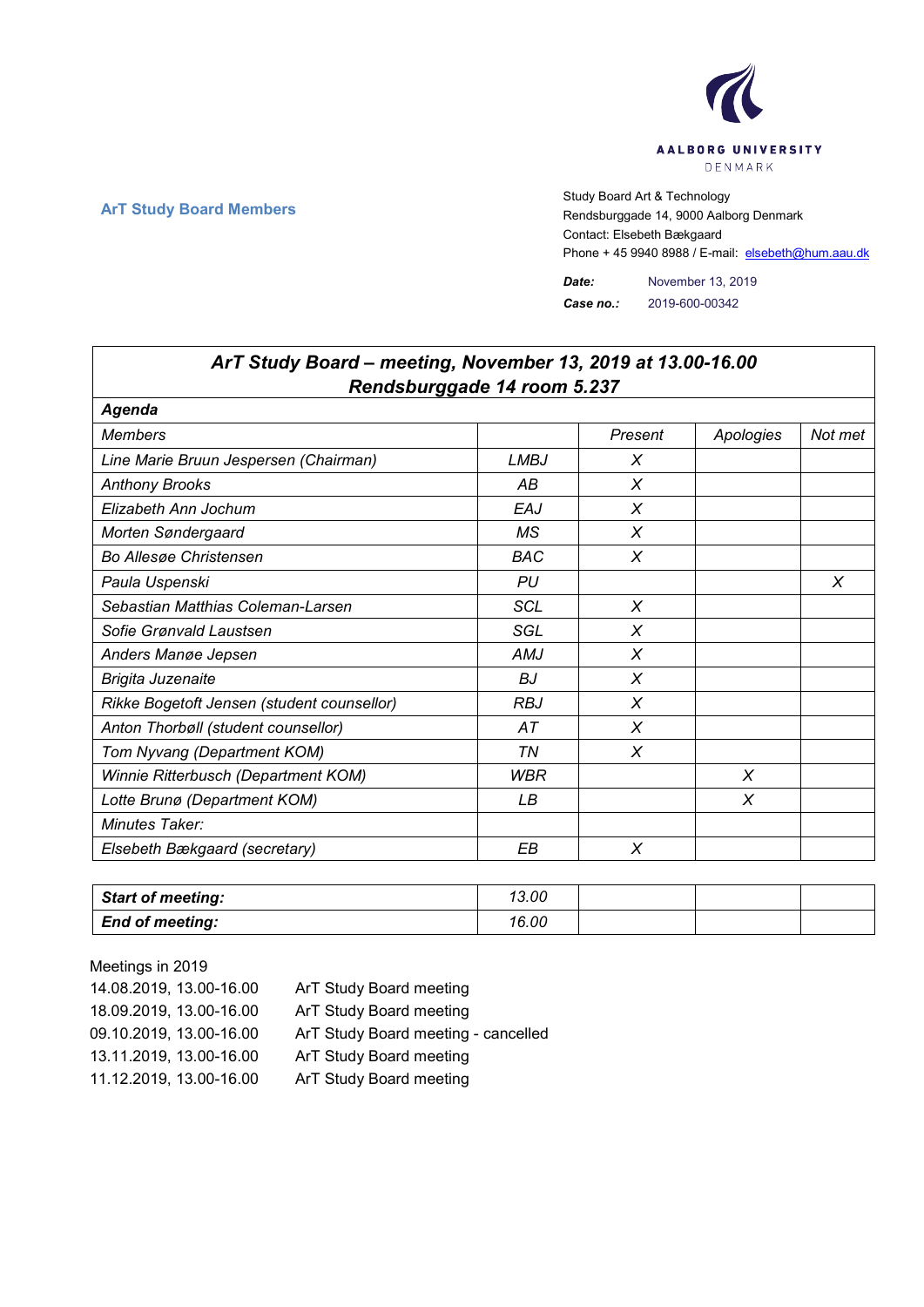| Items: |                                                                                                                                                                                                                                                                                                                                                     |
|--------|-----------------------------------------------------------------------------------------------------------------------------------------------------------------------------------------------------------------------------------------------------------------------------------------------------------------------------------------------------|
| 1.     | Approval of Agenda 13.11.2019                                                                                                                                                                                                                                                                                                                       |
|        | Approved.                                                                                                                                                                                                                                                                                                                                           |
| 2.     | Approval of Minutes 18.09.2019 (Attachment)                                                                                                                                                                                                                                                                                                         |
|        | SCL asked if there were any news re. the new accreditation system. TN responded that there is no<br>news yet. However, we do not expect major changes. As soon as we know more, information will<br>come out.<br>The minutes were approved.                                                                                                         |
| 3.     | News:                                                                                                                                                                                                                                                                                                                                               |
| 3.a.   | <b>Chair of Study Board (LMBJ)</b>                                                                                                                                                                                                                                                                                                                  |
|        | Next semester Media Arts Cultures (19 students) will be sharing rooms with us. The best way is to<br>share rooms in a similar way as we did this semester, so we keep the folding doors open. Input is wel-<br>come as to which room to share.<br>The annual lab check-up meeting is coming up. We discuss whether everything is working out in the |
|        | labs or if we have to make any changes. Input is welcome.                                                                                                                                                                                                                                                                                           |
|        | We have new postcards and a new flexi wall.                                                                                                                                                                                                                                                                                                         |
| 3.b.   | <b>Students:</b>                                                                                                                                                                                                                                                                                                                                    |
|        | Exhibition: The dates changed late in the semester and there were little information about this.<br>LMBJ responded that we have learned the lesson. We need to double check dates in future and to<br>inform via Moodle. It was suggested to put the dates in the semester schedule.                                                                |
|        | Exhibition committee: It was agreed that they send the poster and pamphlets to LMBJ for printing.                                                                                                                                                                                                                                                   |
|        | An official Facebook event will be created for the exhibition.                                                                                                                                                                                                                                                                                      |
|        | Election for the study board: The present members lack information. LMBJ suggested that we set<br>up a Moodle room, where information about study board work etc. can be shared and thus handed<br>over to new members in due time. The same goes for the student counselling.                                                                      |
|        | Issues with 3 <sup>rd</sup> semester: LMBJ stressed the importance of contacting her <i>immediately</i> , if problems.                                                                                                                                                                                                                              |
|        | The students expressed frustration that they were kicked out of their room with short notice due to<br>other studies' double booking. EB commented that in future we will reserve our rooms in webbook<br>for the whole semester, so that they do not appear free. This should eliminate this problem.                                              |
|        | SGL mentioned the lectures with participation (80%): With an increased number of lectures, this<br>may cause problems for students. LMBJ and AB will look into this.                                                                                                                                                                                |
| 3.c.   | <b>Student counsellors (RBJ/AT)</b>                                                                                                                                                                                                                                                                                                                 |
|        | Studiepraktik went really well, and the students were interested. Photos etc. will be forwarded in or-<br>der to be put up on our website/social media.                                                                                                                                                                                             |
| 3.d.   | The Department (TN/WBR)                                                                                                                                                                                                                                                                                                                             |
|        | We are struggling to make ends meet in terms of square meters. Due to Psychology not moving to<br>Nordkraft in January after all, we will have lack of space in the spring semester as well.                                                                                                                                                        |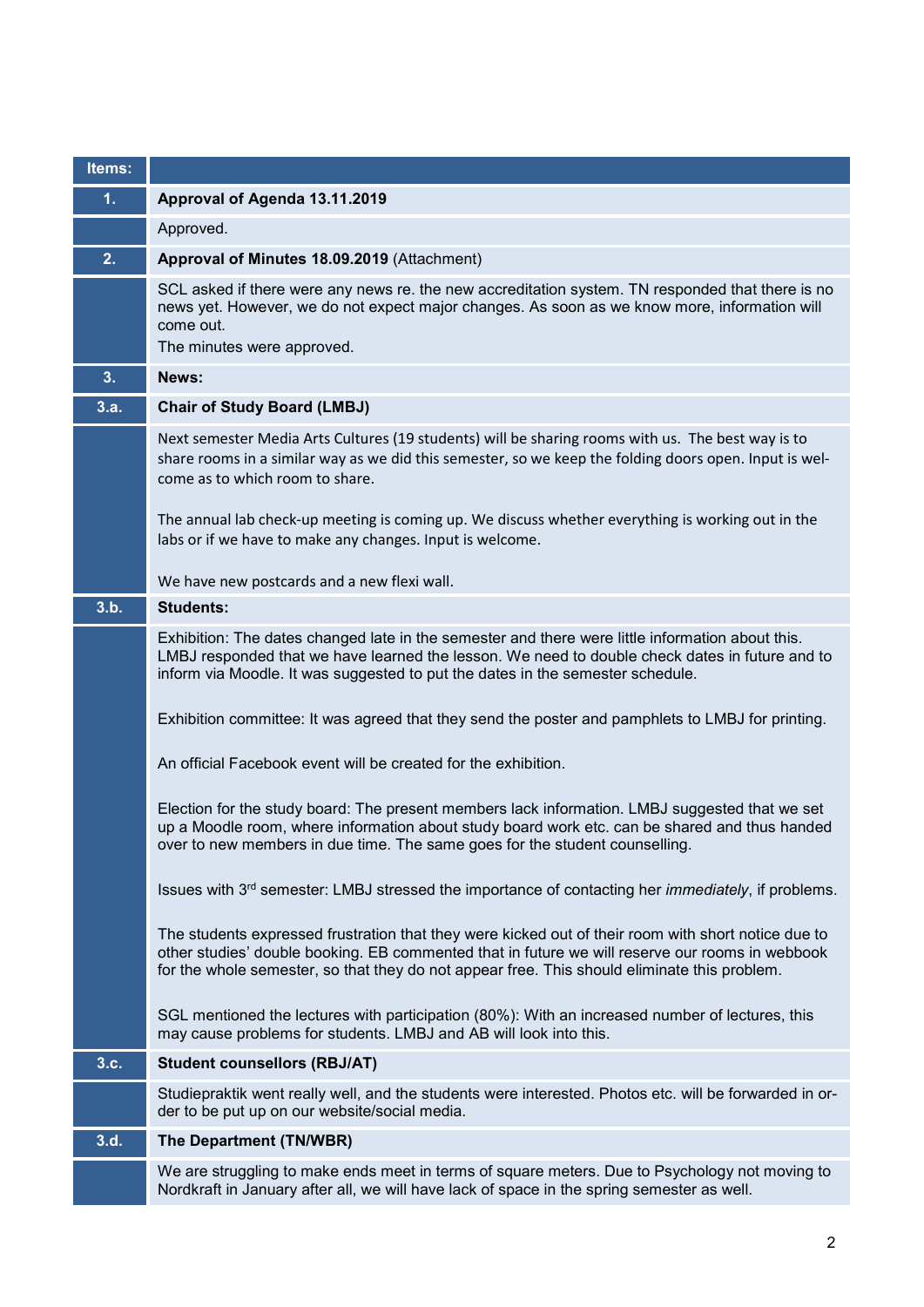|    | Budget: Soon we will be able to tell the study board. what economic means they will have next<br>year. We await the formal paper from the dean.                                                                                                                                                                                                                                                                  |
|----|------------------------------------------------------------------------------------------------------------------------------------------------------------------------------------------------------------------------------------------------------------------------------------------------------------------------------------------------------------------------------------------------------------------|
| 4. | Studienævnsrapport: (Attachment)                                                                                                                                                                                                                                                                                                                                                                                 |
|    | LMBJ presented the key figures and explained the categorization in green, yellow and red. Our key<br>figures are largely within limit values.                                                                                                                                                                                                                                                                    |
|    | Student intake numbers: We have a stable intake number. The faculty has asked us, what our opti-<br>mal number is: We aim at 45 students.                                                                                                                                                                                                                                                                        |
|    | Dropouts (first year): $8,8\%$ in 2019 – we are way below the limit.                                                                                                                                                                                                                                                                                                                                             |
|    | Students, who do not graduate within the standard time limit: We are in red. 2 students are missing<br>some exams, and 2 students did not take their final exams (enrolled in a new BA program).                                                                                                                                                                                                                 |
|    | Confrontation hours: Green on supervision and in red on lectures. We explain in the document<br>what we have done in order to change red numbers into green.                                                                                                                                                                                                                                                     |
|    | Employment: Students who go abroad are not included.                                                                                                                                                                                                                                                                                                                                                             |
|    | Grades: We are a little above the average. If there were things to adjust here, it should be based on<br>feedback from our external examiners.                                                                                                                                                                                                                                                                   |
|    | The study board discussed the number of 45 students being the optimal intake. LMBJ explained<br>why this is preferred. The rooms are designed for 45 students and the economy is based on the<br>number of students (hours, teachings staff, money is calculated on the number of students), so it<br>would make things a lot easier. We would be able to maintain a stable quality level with 45 stu-<br>dents. |
|    | The reason why we have not had 45 students so far is that we have not had 45 students that met<br>the requirements.                                                                                                                                                                                                                                                                                              |
|    | How do we reach that number? Advertising, networking, social media, studiepraktik, bridge building<br>(AAU on demand) etc.                                                                                                                                                                                                                                                                                       |
|    | The language change is an obvious reason to remarket our education.                                                                                                                                                                                                                                                                                                                                              |
|    | The board approved the study board report.                                                                                                                                                                                                                                                                                                                                                                       |
| 5. | Selvevalueringshandlingsplan: (Attachment)                                                                                                                                                                                                                                                                                                                                                                       |
|    | We defined 4 goals and how to work with these.                                                                                                                                                                                                                                                                                                                                                                   |
|    | 1. Mapping is done - now we need to make a stronger network.                                                                                                                                                                                                                                                                                                                                                     |
|    | Methodological curriculum - this is still a work in progress.<br>2.                                                                                                                                                                                                                                                                                                                                              |
|    | PBL - is done and has been added to the new study regulations.<br>3.                                                                                                                                                                                                                                                                                                                                             |
|    | 4. VIP continuity – new positions are in the pipeline.                                                                                                                                                                                                                                                                                                                                                           |
|    | The action plan was approved by the study board.                                                                                                                                                                                                                                                                                                                                                                 |
| 6. | <b>Budget 2020:</b>                                                                                                                                                                                                                                                                                                                                                                                              |
|    | A preliminary budget (draft) was forwarded. It is essentially the same as last year.                                                                                                                                                                                                                                                                                                                             |
|    | For clarification, regarding the international collaboration study trip: The students on Art 4 should<br>organize their own travel and stay during the study trip to Berlin 27. January - 2 February, however<br>it is not mandatory to participate.                                                                                                                                                             |
|    |                                                                                                                                                                                                                                                                                                                                                                                                                  |
|    | AMJ asked about the marketing item being so low. LMBJ explained that marketing is in another<br>budget and paid for by the Institute.<br>Deadline for applying for funding is Dec. 1st.                                                                                                                                                                                                                          |